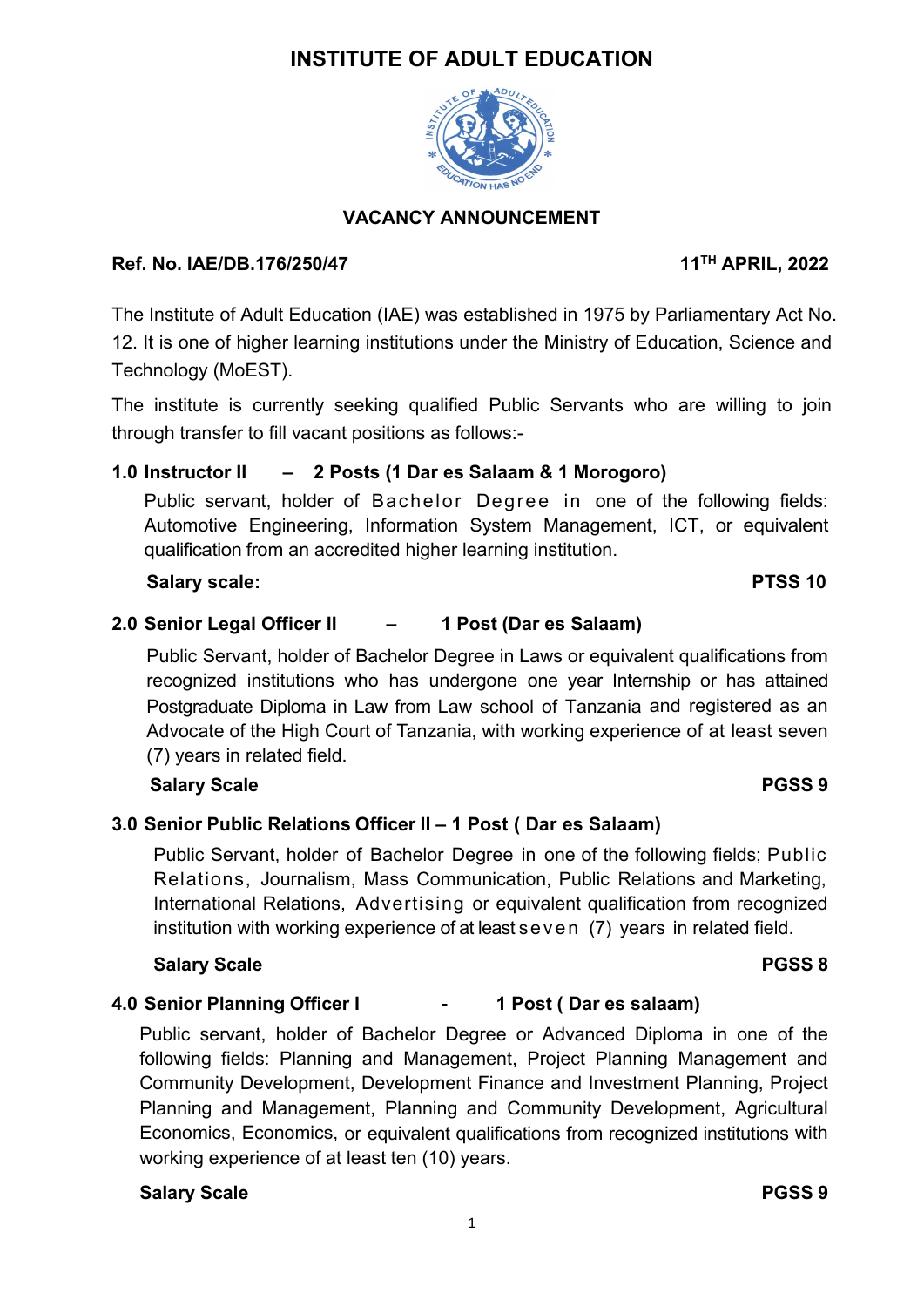# **5.0 Senior Estate Officer II - 1 Post ( Dar es salaam)**

Public servant, holder of Bachelor Degree or Advanced Diploma in one of the following fields: Civil Engineering, Architecture, Building Economics, Electrical Engineering, Environmental Engineering, Land Management and Valuation or equivalent qualifications from recognized Institutions. Must be registered by respective professional Board with working experience of at least seven (7) years in related field.

#### **Salary Scale PGSS 9**

### **6.0 Senior ICT Officer II - 1 Post ( Dar es salaam)**

Public servant, holders of Bachelor Degree or Advanced Diploma in one of the following fields: Computer Science, Computer Engineering and Technologies, Electronic Science and Communication Information, Systems Management Information Systems, Information Technology, Computer Engineering, Informatics, Software Engineering or equivalent qualifications from recognized institution, with working experience of at least seven (7) years in related field. Knowledge in Object Oriented Programming and Structured Programming is an added advantage.

#### **Salary Scale PGSS 8**

# **7.0 Estate Officer II - 1 Post ( Dar es salaam)**

Public servant, holder of Bachelor Degree in one of the following fields: Civil Engineering, Architecture, Building Economics, Electrical Engineering, Environmental Engineering, Land Management and Valuation or equivalent qualifications from recognized Institutions. Must be registered by respective professional Board with working experience of at least seven (7) years in related field.

#### **Salary Scale PGSS 7**

#### **8.0 Internal Auditor II - 1 Post (Dar es Salaam)**

Public servant, holder of Bachelor Degree or Advanced Diploma in one of the following fields: Auditing, Accounting, Finance, Commerce, Business Administration majoring in Accountancy or Finance or equivalent qualifications from recognized institutions with CPA (T), ACCA, ACA, CIA or any other qualification recognized by NBAA.

#### **Salary Scale PGSS 7**

#### **9.0 Accountant II - 2 Post (Dar es Salaam)**

Public servant, holder of Bachelor Degree or Advanced Diploma in one of the following fields: Accounting, Finance, Commerce, Business Administration majoring in Accountancy or Finance or equivalent qualifications from recognized institutions with CPA (T), ACCA, ACA, or any other qualification recognized by NBAA.

# **Salary Scale PGSS 7**

#### 2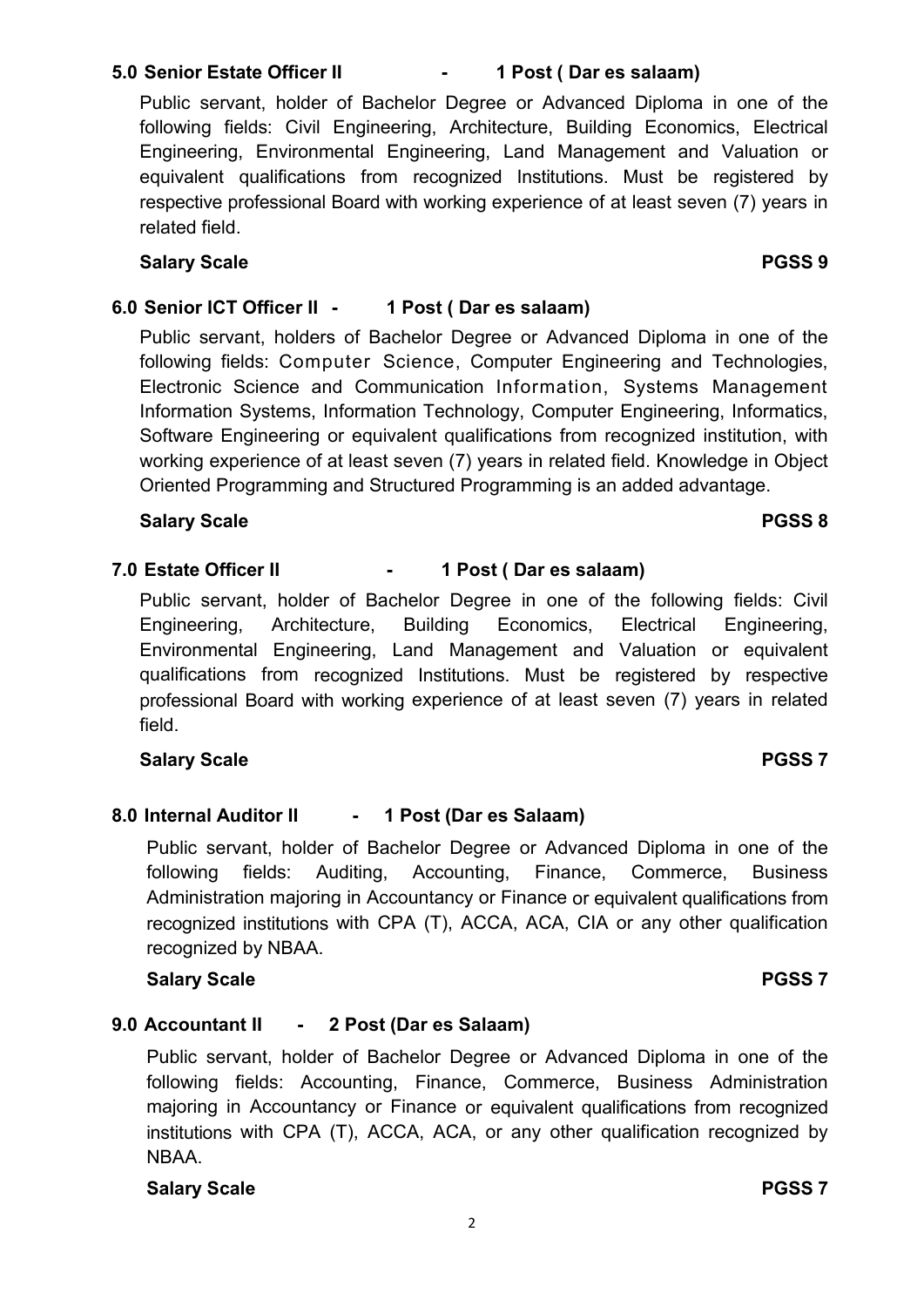# **10.0 Examination Officer II - 2 Post (Dar es Salaam)**

Public servant, holder of Bachelor Degree or Advanced Diploma in one of the following fields: Statistics, Information and Technology, Education, Business Administration, Human Resource Management, Educational Management, Economics; Public Administration or equivalent qualifications from recognized institutions.

# **Salary Scale PGSS 6**

#### **11.0 Supplies Officer II - 1 Post (Dar es Salaam)**

Public servant, holder of Bachelor Degree or Advanced Diploma in one of the following fields: Procurement and Supplies Management Logistics Management or equivalent qualifications from recognized institutions. Must be registered by PSPTB as Procurement Officer and Supplies Professional.

#### **Salary Scale PGSS 6**

# **12.0 Driver II - 4 Posts (1 Rukwa, 1 Iringa, 1 Tabora, 1 Mwanza and 1 Dar es Salaam)**

Public servant, holder of Form IV/VI and Basic Driving Course Certificate from VETA or recognized institution with valid Driving License Class E or C1 with working experience of at least one (1) year without causing accidents.

#### **Salary Scale PGSS 2**

#### **GENERAL CONDITIONS**

- i) Applicants must attach an up-to-date Curriculum Vitae (CV) including reliable contacts; postal address/post code, e-mail and telephone numbers;
- ii) Applicants must attach their certified copies of the following certificates:
	- Postgraduate/Degree/Advanced Diploma/Diploma/Certificates,
	- Postgraduate/Degree/Advanced Diploma/Diploma transcripts,
	- Form IV and Form VI National Examination Certificates, and
	- Birth certificate.
- iii) Attaching copies of the following certificates is strictly not accepted:
	- Form IV and form VI results slips, and
	- Testimonials and all partial transcripts.
- iv) Applicants should indicate three reputable referees with their reliable contacts;
- v) Certificates from foreign examination bodies for ordinary diploma or advanced certificate of secondary education should be verified by the National Examination Council of Tanzania (NECTA) and National Council for Technical Education (NACTE);